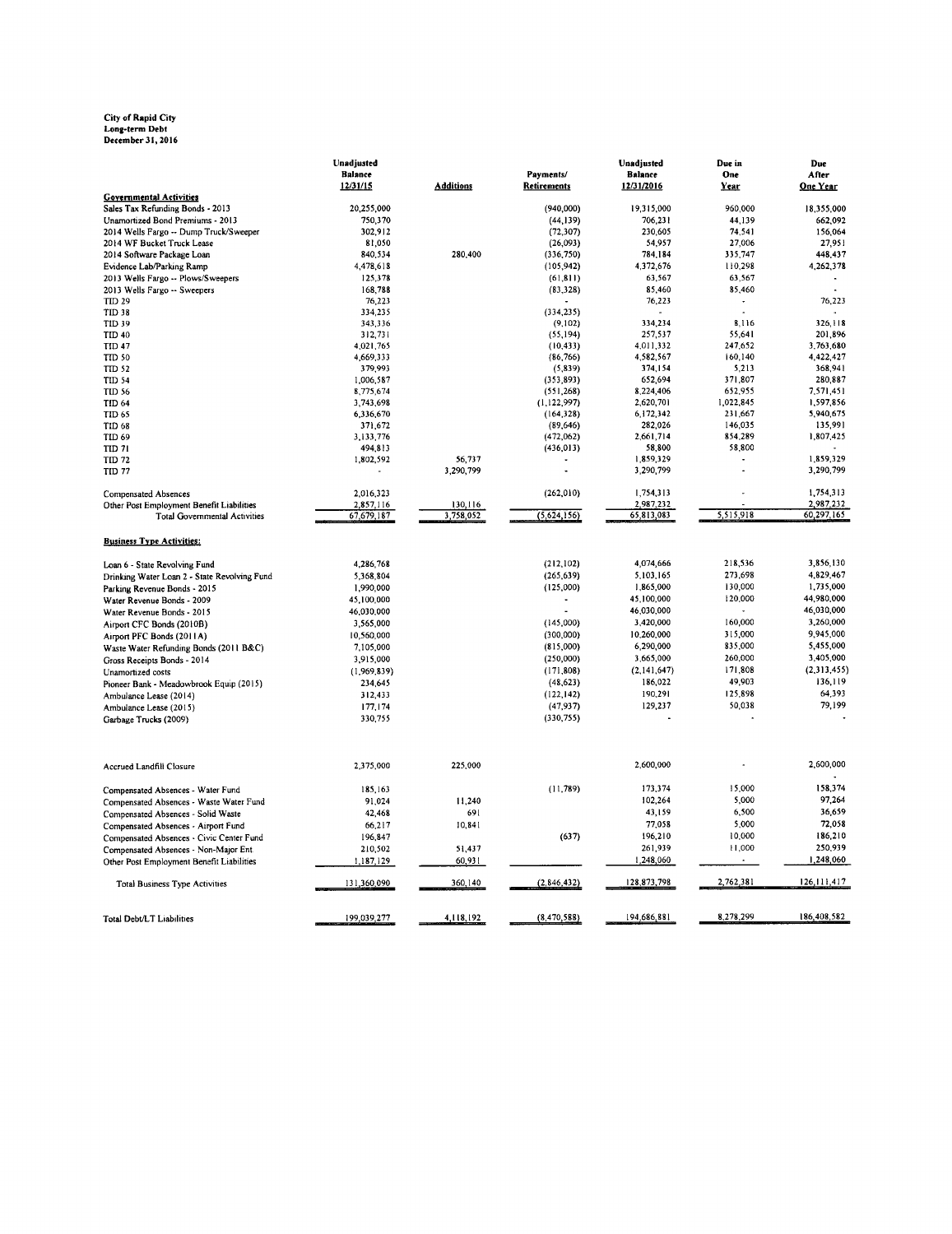# **CITY OF RAPID CITY<br>BALANCE SHEET<br>GOVERNMENTAL FUNDS<br>DECEMBER 31, 2016**

 $\tau$  , and the construction of the state of the structure energy ( ).

 $\label{eq:3} \mathcal{L}_{\text{G}}(\mathcal{L}_{\text{G}}(\mathcal{L}_{\text{G}}(\mathcal{L}_{\text{G}}(\mathcal{L}_{\text{G}}(\mathcal{L}_{\text{G}}(\mathcal{L}_{\text{G}}(\mathcal{L}_{\text{G}}(\mathcal{L}_{\text{G}}(\mathcal{L}_{\text{G}}(\mathcal{L}_{\text{G}}(\mathcal{L}_{\text{G}}(\mathcal{L}_{\text{G}}(\mathcal{L}_{\text{G}}(\mathcal{L}_{\text{G}}(\mathcal{L}_{\text{G}}(\mathcal{L}_{\text{G}}(\mathcal{L}_{\text{G}}(\mathcal{L}_{\text{G}}(\mathcal{$ 

 $\langle\ldots\rangle$ 

 $\label{eq:3} \phi_{\rm{eff}}(z) = \phi_{\rm{eff}}(z) + \phi_{\rm{eff}}(z) + \phi_{\rm{eff}}(z) = \phi_{\rm{eff}}(z) + \phi_{\rm{eff}}(z) + \phi_{\rm{eff}}(z) + \phi_{\rm{eff}}(z) + \phi_{\rm{eff}}(z) + \phi_{\rm{eff}}(z)$ 

|                                                                                         | General<br>Fund      |   | Vision<br>Fund |     | Consolidated<br>Construction<br>Fund |   | Utility<br><b>Facilities</b><br>Fund |   | Other<br>Governmental<br>Funds |   | Total<br>Governmental<br>Funds |
|-----------------------------------------------------------------------------------------|----------------------|---|----------------|-----|--------------------------------------|---|--------------------------------------|---|--------------------------------|---|--------------------------------|
| <b>ASSETS:</b>                                                                          |                      |   |                |     |                                      |   |                                      |   |                                |   |                                |
| 101 Cash and Cash Equivalents                                                           | S<br>3,754,398 \$    |   | 10,195,214 \$  |     | 14,052,325 \$                        |   | 98,816 \$                            |   | 3,220,201 \$                   |   | 31,320,954                     |
| 107.1 Restricted Cash                                                                   |                      |   |                |     |                                      |   |                                      |   | 106,397                        |   | 106,397                        |
| 106 Cash with Fiscal Agent, Restricted                                                  |                      |   | 2,071,416      |     | $\ddot{\phantom{a}}$                 |   | 8,647,330                            |   |                                |   | 10,718,746                     |
| 151 Investments                                                                         | 7,386,908<br>209,820 |   | 7,658,414      |     | 6,166,706                            |   | 4,320,429                            |   | 45,703<br>161,059              |   | 25,578,160<br>370,879          |
| 108 Property Taxes Receivable--Delinquent                                               | 3,245,641            |   | 1,622,821      |     | 1,622,821                            |   | 564,501                              |   |                                |   | 7,055,784                      |
| 110 Sales Tax Receivable<br>115 Accounts Receivable, Net                                | 77,779               |   |                |     |                                      |   |                                      |   | 91,866                         |   | 169,645                        |
| 121 Special Assessments Receivable--Current                                             | 34,226               |   |                |     |                                      |   |                                      |   | 1,350                          |   | 35,576                         |
| 122 Special Assessments Receivable--Delinquent                                          | 64,532               |   |                |     | $\bullet$                            |   | $\ddot{\phantom{0}}$                 |   | 14,199                         |   | 78,731                         |
| 123 Special Assessments Receivable--Deferred                                            | 74,815               |   |                |     |                                      |   |                                      |   |                                |   | 74,815                         |
| 128 Notes Receivable                                                                    | 392,842              |   |                |     | 246,552                              |   |                                      |   |                                |   | 639,394                        |
| 131 Due from Other Funds                                                                | 2,694,606            |   |                |     | 6,507,283                            |   | 798,715                              |   | $\overline{a}$                 |   | 10,000,603                     |
| 133 Advance to Other Funds                                                              | 1,300,513            |   |                |     | 292,820                              |   | 1,756,453                            |   |                                |   | 3,349,787                      |
| 132 Due from Other Governments                                                          | 1,025,960            |   |                |     |                                      |   |                                      |   | 23,860                         |   | 1,049,820                      |
| 135 Interest Receivable                                                                 | 79,518               |   | 10,878         |     | 36,517                               |   | 31,542                               |   | 4,050                          |   | 162,505                        |
| 141 Inventory                                                                           | 541,954              |   |                |     |                                      |   |                                      |   |                                |   | 541,954                        |
| <b>Total Assets</b>                                                                     | 20,883,512           | s | 21,558,743     | - 5 | 28,925,024                           | S | 16,217,786                           | s | 3,668,687                      | s | 91,253,752                     |
| LIABILITIES, DEFERRED INFLOWS OF RESOURCES AND FUND<br><b>BALANCES:</b><br>Liabilities: |                      |   |                |     |                                      |   |                                      |   |                                |   |                                |
| 201 Claims Payable                                                                      | 631.885              |   | 439,442        |     | 1,383,974                            |   | 2,973                                |   | 182,717                        |   | 2,640,991                      |
| 216 Wages Payable                                                                       | 410,009              |   |                |     |                                      |   |                                      |   | 6,633                          |   | 416,642                        |
| 208 Due to Other Funds                                                                  | $\blacksquare$       |   |                |     |                                      |   | 6,500,000                            |   | 986,678                        |   | 7,486,678                      |
| 236 Advance from Other Funds                                                            |                      |   |                |     |                                      |   |                                      |   | 2,861,903                      |   | 2,861,903                      |
| <b>Total Liabilities</b>                                                                | 1,041,894            |   | 439,442        |     | 1,383,974                            |   | 6,502,973                            |   | 4,037,931                      |   | 13,406,214                     |
| Deferred Inflows of Resources:                                                          |                      |   |                |     |                                      |   |                                      |   |                                |   |                                |
| 247 Unavailable Revenue -- Grants                                                       | 371,958              |   |                |     |                                      |   |                                      |   |                                |   | 371,958                        |
| 245 Unavailable Revenue -- Property Taxes                                               | 42,532               |   |                |     | L.                                   |   | $\overline{a}$                       |   | 16,107                         |   | 58,639                         |
| 246 Unavailable Revenue -- Special Assessments                                          | 173,484              |   |                |     |                                      |   | ä,                                   |   |                                |   | 173,484                        |
| Total Deferred Inflows of Resources:                                                    | 587,974              |   | $\overline{a}$ |     |                                      |   |                                      |   | 16,107                         |   | 604,081                        |
| Fund Balances:                                                                          |                      |   |                |     |                                      |   |                                      |   |                                |   |                                |
| 263 Nonspendable                                                                        |                      |   |                |     |                                      |   |                                      |   |                                |   |                                |
| 263.01 Inventory                                                                        | 541,954              |   |                |     |                                      |   |                                      |   |                                |   | 541,954                        |
| 263.04 Advances                                                                         | 1,300,513            |   |                |     | 292,820                              |   | 1,756,454                            |   | $\ddot{\phantom{1}}$           |   | 3,349,787                      |
| 263.05 Notes Receivables                                                                | 392,842              |   |                |     | 246,552                              |   |                                      |   | 50,000                         |   | 639,394<br>50,000              |
| 263.51 Perpetual Care Cemetery                                                          |                      |   |                |     |                                      |   |                                      |   |                                |   |                                |
| 264 Restricted                                                                          |                      |   |                |     |                                      |   | 1,625,000                            |   | 2,946,239                      |   | 4,571,239                      |
| 264.01 Debt Service                                                                     |                      |   |                |     |                                      |   | 3,833,359                            |   |                                |   | 3,833,359                      |
| 264.02 Capital Projects                                                                 |                      |   |                |     |                                      |   | $\overline{a}$                       |   | 35,822                         |   | 35,822                         |
| 264.03 Cemetery Perpetual Care                                                          |                      |   |                |     |                                      |   |                                      |   | 12,317                         |   | 12,317                         |
| 264.05 Library                                                                          |                      |   |                |     |                                      |   |                                      |   |                                |   |                                |
| 264.06 Pension<br>264.09 Business Improvement District                                  |                      |   |                |     |                                      |   |                                      |   | 170,725                        |   | 170,725                        |
| 264.97 Grant                                                                            |                      |   |                |     |                                      |   |                                      |   | 58,935                         |   | 58,935                         |
| 265 Committed                                                                           |                      |   |                |     |                                      |   |                                      |   |                                |   |                                |
| 265.02 Capital Replacements                                                             |                      |   |                |     |                                      |   | 2,500,000                            |   | ٠                              |   | 2,500,000                      |
| 265.04 Vision Fund                                                                      |                      |   | 21,119,301     |     |                                      |   |                                      |   |                                |   | 21.119.301                     |
| 265.04 Consolidated Construction Sales Tax                                              |                      |   |                |     | 27,001,678                           |   |                                      |   |                                |   | 27,001,678                     |
| 265.99 Erosion/Sediment Control                                                         |                      |   |                |     |                                      |   |                                      |   | 40,492                         |   | 40,492                         |
| 266 Assigned                                                                            |                      |   |                |     |                                      |   |                                      |   |                                |   |                                |
| 266.01 Assigned for Next Year's Appropriation                                           | 2,807,073            |   |                |     |                                      |   |                                      |   |                                |   | 2,807,073                      |
| 267 Unassigned                                                                          | 14,211,262           |   |                |     |                                      |   |                                      |   | (3,699,881)                    |   | 10,511,381                     |
| <b>Total Fund Balances</b>                                                              | 19,253,644           |   | 21,119,301     |     | 27,541,050                           |   | 9,714,813                            |   | (385, 351)                     |   | 77,243,457                     |
| TOTAL LIABILITIES, DEFERRED INFLOWS OF RESOURCES                                        |                      |   |                |     |                                      |   |                                      |   |                                |   |                                |
| <b>AND FUND BALANCES</b>                                                                | 20.883.512<br>£.     | S | 21.558.743     | s   | 28,925,024                           | s | 16,217,786 \$                        |   | 3,668,687 \$                   |   | 91,253,752                     |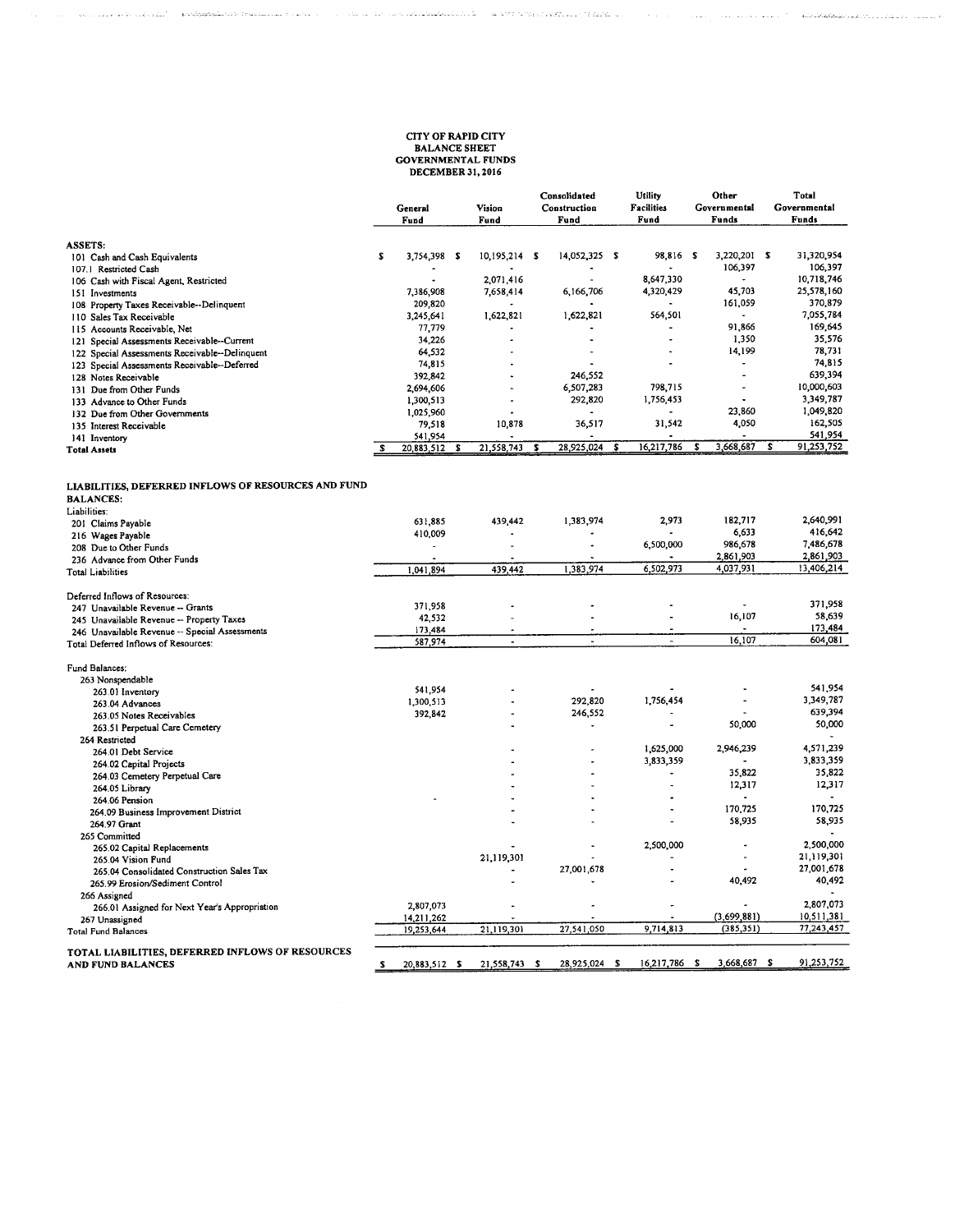| <b>CITY OF RAPID CITY</b>                                        |         |
|------------------------------------------------------------------|---------|
| STATEMENT OF REVENUES, EXPENDITURES AND CHANGES IN FUND BALANCES |         |
| <b>GOVERNMENTAL FUNDS</b>                                        |         |
| FOR THE YEAR ENDED DECEMBER 31, 2016                             |         |
|                                                                  |         |
| Consolidated                                                     | Utility |

 $\sim$  2 m p is a measurement of the complete state  $\sim$  10  $\pm$ 

 $\hat{L}_{\rm{max}}$  , and the constant  $\hat{L}_{\rm{max}}$  of  $\hat{L}_{\rm{max}}$ 

|                                             |    | General<br>Fund          | Vision<br>Fund |    | Consolidated<br>Construction |   | Fund      |   | Utility<br><b>Facilities</b><br>Fund |            | Other<br>Governmental<br>Funds | Total<br>Governmental<br>Funds |
|---------------------------------------------|----|--------------------------|----------------|----|------------------------------|---|-----------|---|--------------------------------------|------------|--------------------------------|--------------------------------|
| <b>Revenues:</b>                            |    |                          |                |    |                              |   |           |   |                                      |            |                                |                                |
| 310 Taxes:                                  |    |                          |                |    |                              |   |           |   |                                      |            |                                |                                |
| 311 General Property Taxes                  | £. | 15,956,932 \$            |                | \$ |                              | S |           | S | 7,614,144 \$                         | 23,571,076 |                                |                                |
| 313 General Sales and Use Taxes             |    | 25,099,447               | 12,549,724     |    | 12,549,724                   |   | 4,364,766 |   |                                      | 54,563,661 |                                |                                |
| 314 Gross Receipts Business Taxes           |    | 711,789                  |                |    |                              |   |           |   | 1,547,061                            | 2,258,850  |                                |                                |
| 320 Licenses and Permits                    |    | 2,724,023                |                |    |                              |   |           |   |                                      | 2,724,023  |                                |                                |
| 330 Intergovernmental Revenue:              |    |                          |                |    |                              |   |           |   |                                      |            |                                |                                |
| 331 Federal Grants                          |    | 3,060,532                |                |    | 499,430                      |   |           |   | 620,399                              | 4,180,361  |                                |                                |
| 334 State Grants                            |    | 74,232                   |                |    |                              |   |           |   |                                      | 74,232     |                                |                                |
| 334.02 Surface Transportation Program (STP) |    | $\blacksquare$           |                |    | 2,196,406                    |   |           |   |                                      | 2,196,406  |                                |                                |
| 335 State Shared Revenue:                   |    |                          |                |    |                              |   |           |   |                                      |            |                                |                                |
| 335.01 Bank Franchise Tax                   |    | 140.747                  |                |    |                              |   |           |   |                                      | 140,747    |                                |                                |
| 335.03 Liquor Tax Reversion                 |    | 443,349                  |                |    |                              |   |           |   |                                      | 443,349    |                                |                                |
| 335.04 Motor Vehicle Licenses (5%)          |    | 57,665                   |                |    |                              |   |           |   |                                      | 57,665     |                                |                                |
| 335.06 Fire Insurance Reversion             |    | 233,603                  |                |    |                              |   |           |   |                                      | 233,603    |                                |                                |
| 335.08 Local Government Highway             |    |                          |                |    |                              |   |           |   |                                      |            |                                |                                |
| and Bridge Fund                             |    | 773,309                  |                |    |                              |   |           |   |                                      | 773,309    |                                |                                |
| 338 County Shared Revenue:                  |    |                          |                |    |                              |   |           |   |                                      |            |                                |                                |
| 338.01 County Road Tax (25%)                |    | 533,666                  |                |    |                              |   |           |   |                                      | 533,666    |                                |                                |
| 340 Charges for Goods and Services:         |    |                          |                |    |                              |   |           |   |                                      |            |                                |                                |
| 341 General Government                      |    | 172,795                  |                |    |                              |   |           |   |                                      | 172,795    |                                |                                |
| 342 Public Safety                           |    | 1,164,118                |                |    |                              |   |           |   |                                      | 1,164,118  |                                |                                |
| 343 Public Works                            |    | 73,229                   |                |    |                              |   |           |   |                                      | 73,229     |                                |                                |
| 345 Health & Welfare                        |    | 406,796                  |                |    |                              |   |           |   |                                      | 406,796    |                                |                                |
| 346 Culture and Recreation                  |    | 1,961,766                |                |    |                              |   |           |   |                                      | 1,961,766  |                                |                                |
| 348 Cemetery                                |    |                          |                |    |                              |   |           |   | 5,151                                | 5,151      |                                |                                |
| 349 Conservation & Development              |    |                          |                |    |                              |   |           |   | 102,087                              | 102,087    |                                |                                |
| 350 Fines and Forfeits:                     |    |                          |                |    |                              |   |           |   |                                      |            |                                |                                |
| 351 Court Fines and Costs                   |    | 27,337                   |                |    |                              |   |           |   |                                      | 27,337     |                                |                                |
| 354 Library                                 |    | ä,                       |                |    |                              |   |           |   | 79,503                               | 79,503     |                                |                                |
| 360 Miscellaneous Revenue:                  |    |                          |                |    |                              |   |           |   |                                      |            |                                |                                |
| 361 Interest Earnings                       |    | 234,105                  | 63,246         |    | 124,610                      |   | 11,557    |   | 27,935                               | 461,453    |                                |                                |
| 362 Rentals                                 |    | 196,443                  |                |    |                              |   |           |   |                                      | 196,443    |                                |                                |
| 363 Special Assessments                     |    | $\overline{\phantom{a}}$ |                |    |                              |   |           |   | 169,197                              | 169,197    |                                |                                |
| 367 Contributions and Donations             |    |                          |                |    | 7,720                        |   |           |   | 29,674                               | 37,394     |                                |                                |
| 369 Other                                   |    | 389,621                  | 833,135        |    | 342,976                      |   | 627,077   |   | 83,810                               | 2,276,619  |                                |                                |
| Total Revenue                               |    | 54,435,504               | 13,446,105     |    | 15,720,866                   |   | 5,003,400 |   | 10,278,961                           | 98,884,836 |                                |                                |
| Expenditures:                               |    |                          |                |    |                              |   |           |   |                                      |            |                                |                                |
| 410 General Government:                     |    |                          |                |    |                              |   |           |   |                                      |            |                                |                                |
| 412 Executive-Mayor & Council               |    | 651,524                  |                |    |                              |   |           |   |                                      | 651,524    |                                |                                |
| 414 Financial - Community Resources         |    | 1,263,530                |                |    | 142,674                      |   |           |   |                                      | 1,406,204  |                                |                                |
| 414 Financial - Finance                     |    | 735,696                  |                |    |                              |   |           |   |                                      | 735,696    |                                |                                |
| 414 Financial - Attorney                    |    | 221,618                  |                |    |                              |   |           |   |                                      | 221,618    |                                |                                |
| 419 Other - Government Buildings            |    | 753,389                  |                |    | 280,036                      |   |           |   |                                      | 1,033,425  |                                |                                |
| 420 Public Safety:                          |    |                          |                |    |                              |   |           |   |                                      |            |                                |                                |
| 421 Police                                  |    | 14,061,236               |                |    |                              |   |           |   |                                      | 14,061,236 |                                |                                |
| 422 Fire                                    |    | 11,780,022               |                |    |                              |   |           |   |                                      | 11,780,022 |                                |                                |
| 429 Other Protection-Code Enforcement       |    | 202,315                  |                |    |                              |   |           |   |                                      | 202,315    |                                |                                |
| 429 Other Protection-ACE                    |    | 1,808,792                |                |    |                              |   |           |   |                                      | 1,808,792  |                                |                                |
| 429 Other Protection-Emergency Mgt          |    | 187,484                  |                |    |                              |   |           |   |                                      | 187,484    |                                |                                |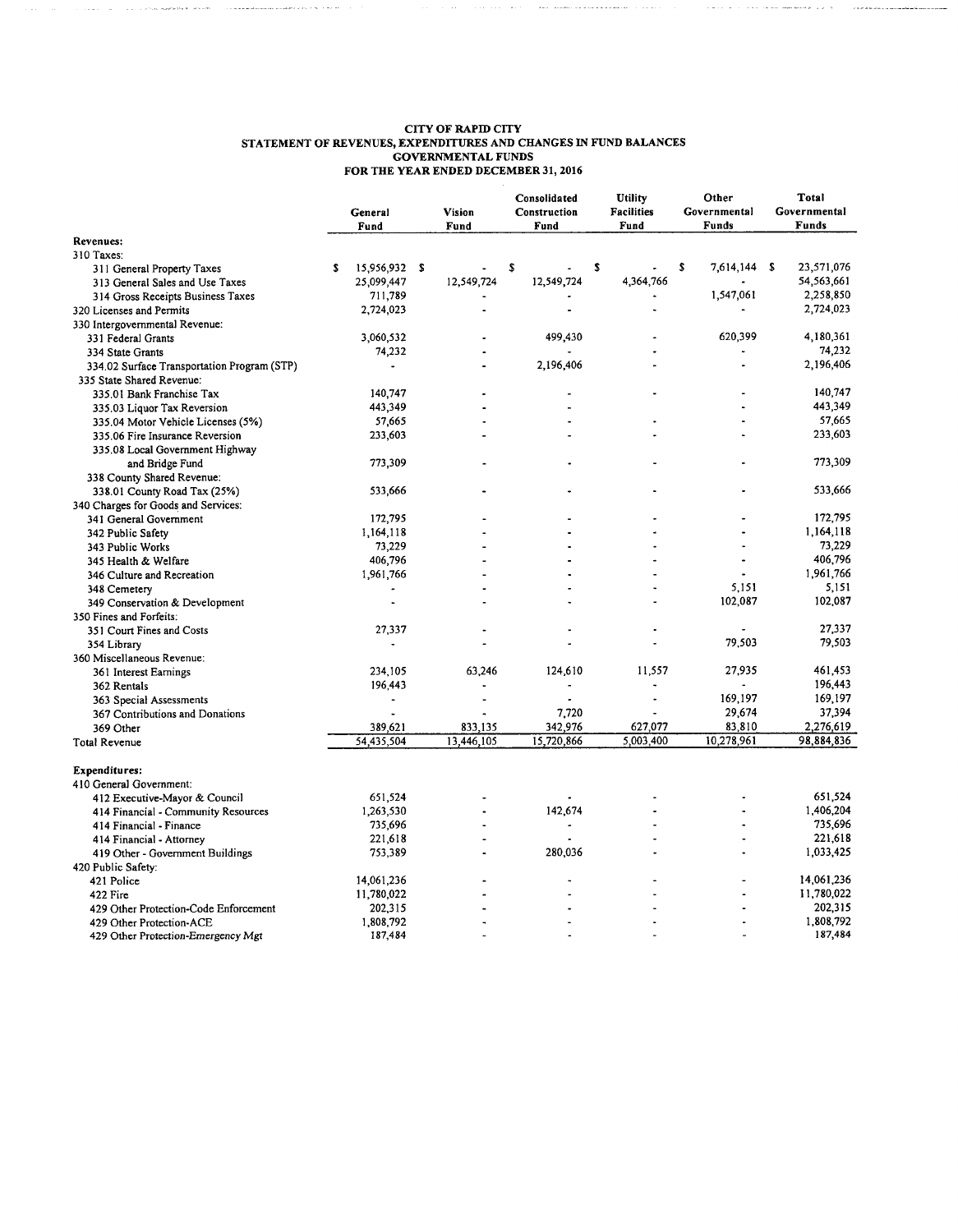#### **CITY OF RAPID CITY** STATEMENT OF REVENUES, EXPENDITURES AND CHANGES IN FUND BALANCES **GOVERNMENTAL FUNDS** FOR THE YEAR ENDED DECEMBER 31, 2016

 $\hat{\phi}$  , and a consequence of  $\hat{\phi}$  . The  $\hat{\phi}$  -distribution to the consequence of  $\hat{\phi}$ 

 $\label{eq:1} \hat{Q}^{(1)}_{\mu\nu} = \hat{Q}^{(1)}_{\mu\nu} + \hat{Q}^{(2)}_{\mu\nu} \hat{Q}^{(1)}_{\mu\nu} + \hat{Q}^{(2)}_{\mu\nu} + \hat{Q}^{(3)}_{\mu\nu} + \hat{Q}^{(4)}_{\mu\nu} + \hat{Q}^{(5)}_{\mu\nu} + \hat{Q}^{(6)}_{\mu\nu} + \hat{Q}^{(6)}_{\mu\nu} + \hat{Q}^{(6)}_{\mu\nu} + \hat{Q}^{(6)}_{\mu\nu} + \hat{Q}^{(6)}_{\mu\nu} + \hat{Q}^{$ 

|                                        | General<br>Fund |   | Vision<br>Fund | Consolidated<br>Construction<br>Fund | Utility<br><b>Facilities</b><br>Fund | Other<br>Governmental<br>Funds | Total<br>Governmental<br>Funds |
|----------------------------------------|-----------------|---|----------------|--------------------------------------|--------------------------------------|--------------------------------|--------------------------------|
| 430 Public Works:                      |                 |   |                |                                      |                                      |                                |                                |
| 431 Highways and Streets               | 5,311,016       |   |                | 24,255                               |                                      |                                | 5,335,271                      |
| 431.1 Administration                   | 756,011         |   | 305,736        | 1,376,220                            |                                      |                                | 2,437,967                      |
| 440 Health and Welfare:                |                 |   |                |                                      |                                      |                                |                                |
| 441 Health                             | 491,294         |   |                |                                      |                                      |                                | 491.294                        |
| 444 Humane Society                     | 278,318         |   |                |                                      |                                      |                                | 278,318                        |
| 449 Other - Public Transit             | 1,977,330       |   |                |                                      |                                      |                                | 1,977,330                      |
| 449 Other - Air Quality                | 62,105          |   |                |                                      |                                      |                                | 62,105                         |
| 450 Culture and Recreation:            |                 |   |                |                                      |                                      |                                |                                |
| 451 Recreation                         | 423,969         |   |                |                                      |                                      |                                | 423,969                        |
| 451 Swimming Pools                     | 2,157,392       |   |                |                                      |                                      |                                | 2,157,392                      |
| 451 Ice Arena                          | 589,332         |   |                |                                      |                                      | ä,                             | 589,332                        |
| 452 Parks                              | 2,789,302       |   |                |                                      |                                      |                                | 2,789,302                      |
| 455 Libraries                          | 3,235,345       |   |                |                                      |                                      | 60,084                         | 3,295,429                      |
| 457 Historical Preservation            | 25,841          |   |                |                                      |                                      |                                | 25,841                         |
| 459 Other - Parks & Rec Administration | 713,778         |   |                |                                      |                                      |                                | 713,778                        |
| 459 Other - Retired Senior (RSVP)      |                 |   |                |                                      |                                      | 115,048                        | 115,048                        |
| 459 Other - Cemetery                   |                 |   |                |                                      |                                      | 608                            | 608                            |
| 459 Other - Subsidies                  | 215,875         |   |                |                                      |                                      |                                | 215,875                        |
| 460 Conservation and Development:      |                 |   |                |                                      |                                      |                                |                                |
| 465 Economic Development               | 447,781         |   | 214,325        |                                      |                                      |                                | 662,106                        |
| 465 Community Development              | 53,497          |   |                |                                      |                                      | 715,759                        | 769,256                        |
| 465 Transportation Planning            | 338,114         |   |                |                                      |                                      |                                | 338,114                        |
| 465 GIS Information System             | 176,565         |   |                |                                      |                                      |                                | 176,565                        |
| 470 Debt Service                       | 263,617         |   |                | 652,362                              | 1,572,643                            | 7,444,017                      | 9,932,639                      |
| 485 Capital Outlay                     | 2,487,144       |   | 2,600,169      | 22,268,683                           |                                      |                                | 27,355,996                     |
| 490 Miscellaneous:                     |                 |   |                |                                      |                                      |                                |                                |
| 492 Other Expenditures                 | 4,429           |   |                |                                      |                                      | 1,644,984                      | 1,649,413                      |
| Total Expenditures                     | 54,463,661      |   | 3,120,230      | 24,744,230                           | 1,572,643                            | 9,980,500                      | 93,881,264                     |
|                                        |                 |   |                |                                      |                                      |                                |                                |
| Excess of Revenue Over (Under)         |                 |   |                |                                      |                                      |                                |                                |
| Expenditures                           | (28, 157)       |   | 10,325,875     | (9,023,364)                          | 3,430,757                            | 298,461                        | 5,003,572                      |
| <b>Other Financing Sources (Uses):</b> |                 |   |                |                                      |                                      |                                |                                |
| <b>Transfers Out</b><br>511            | (5, 197, 077)   |   | (1,320,000)    |                                      | (13, 663, 501)                       |                                | (20, 180, 578)                 |
| 391.01 Transfers In                    | 155,760         |   | ä,             | 11,853,518                           |                                      | 43,454                         | 12,052,732                     |
| 391.02 Long-term Debt Issued           | $\bullet$       |   | Ĺ.             | 280,400                              |                                      |                                | 280,400                        |
| 391.03 Sale of Municipal Property      | 19,861          |   |                |                                      |                                      |                                | 19,861                         |
| Total Other Financing Sources (Uses)   | (5,021,456)     |   | (1,320,000)    | 12,133,918                           | (13,663,501)                         | 43,454                         | (7, 827, 585)                  |
| Net Change in Fund Balances            | (5,049,613)     |   | 9,005,875      | 3,110,554                            | (10, 232, 744)                       | 341,915                        | (2,824,013)                    |
| Fund Balance - Beginning               | 24,303,257      |   | 12,113,426     | 24,430,496                           | 19,947,557                           | (727, 266)                     | 80,067,470                     |
| FUND BALANCE- ENDING                   | s<br>19,253,644 | s | 21,119,301     | 27,541,050<br>S                      | 9,714,813<br>s                       | $(385, 351)$ \$<br>s           | 77,243,457                     |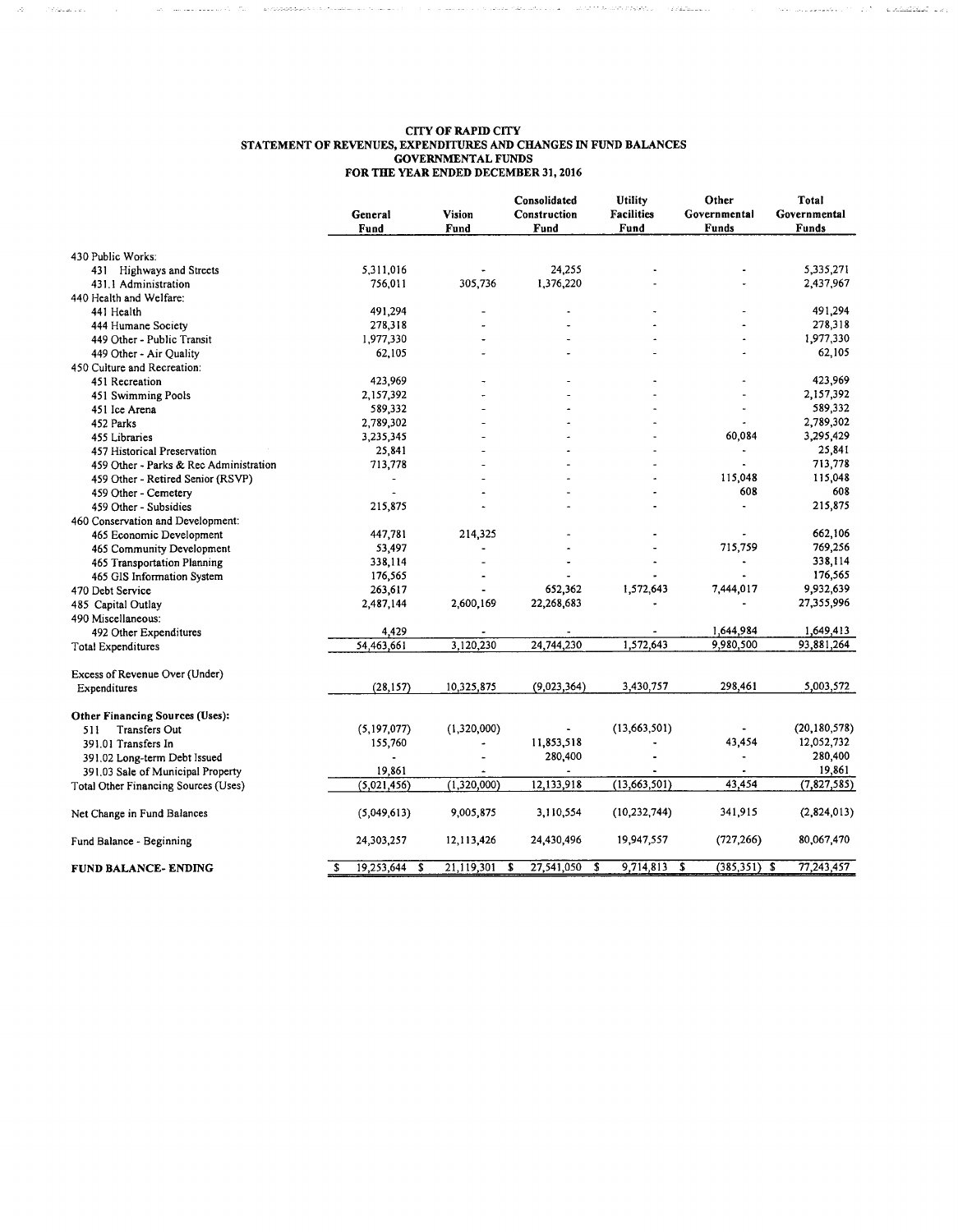## **CITY OF RAPID CITY<br>STATEMENT OF NET POSITION<br>PROPRIETARY FUNDS<br>DECEMBER 31, 2016**

i. in and  $\sim$ 

. . . . . . . . . . . . .

 $\sim$ 

 $\mathbf{r}$ 

<u>.</u><br>The complete state of the complete

 $\sim 100$  and  $\sim 100$ 

 $\langle \tau_{\rm{max}} \rangle_{\rm{max}}$  ,  $\tau_{\rm{max}}$  and a denote  $\omega_{\rm{max}}$  ,  $\theta$ 

|                                                                                            |    |                              |                                   |                                        |                                                  | <b>Enterprise Funds</b> |                                           |   |                                  |                           |   |                           |
|--------------------------------------------------------------------------------------------|----|------------------------------|-----------------------------------|----------------------------------------|--------------------------------------------------|-------------------------|-------------------------------------------|---|----------------------------------|---------------------------|---|---------------------------|
|                                                                                            |    | Water<br>Fund                | Wastewater<br>Fund                | Solid Waste<br><b>Disposal</b><br>Fund |                                                  | Airport<br>Fund         | <b>Civic Center</b><br>Enterprise<br>Fund |   | Nonmajor<br>Proprietary<br>Funds | Totals                    |   | Internal<br>Service Funds |
| <b>ASSETS:</b>                                                                             |    |                              |                                   |                                        |                                                  |                         |                                           |   |                                  |                           |   |                           |
| Current Assets:                                                                            |    |                              |                                   |                                        |                                                  | 8,080,995 \$            | 3,090.138 \$                              |   | 6.427.806 \$                     | 25,754,350 \$             |   | 11,445,803                |
| 101 Cash and Cash Equivalents                                                              | s  | 6,594,569 \$                 | 665,464 \$<br>1,150,435           |                                        | 895,378 \$                                       | 1,471,083               |                                           |   | 174,246                          | 54,533,719                |   |                           |
| 106 Cash with Fiscal Agent, Restricted                                                     |    | 51,737,955                   |                                   | 2,600,000                              |                                                  |                         |                                           |   |                                  | 2,600,000                 |   |                           |
| 107 Restricted Cash                                                                        |    | 1,912,176                    | 3,684,457                         | 6,335,471                              |                                                  |                         | 94,722                                    |   | 359,290                          | 12,386,116                |   | 1,298,772                 |
| 151 Investments<br>115 Accounts Receivable                                                 |    | 471,979                      | 1,039,165                         | 657,928                                |                                                  | 1.119.636               | 132,987                                   |   | 9,131,198                        | 12,552,893                |   | 578,123                   |
| 116 Estimated Uncollectable Accounts Receivable                                            |    | (89,000)                     | (130,000)                         | (104,000)                              |                                                  | (45,000)                |                                           |   | (6,213,000)                      | (6,581,000)               |   |                           |
| 117 Unbilled Accounts Receivable                                                           |    | 619,427                      | 511,759                           | 157,547                                |                                                  |                         |                                           |   | 39,387                           | 1,328,120                 |   |                           |
| 110 Sales Tax Receivable                                                                   |    |                              |                                   | 19,167                                 |                                                  |                         | 456,082                                   |   | 39,656                           | 514,905                   |   |                           |
| 121 Special Assessments Receivable--Current                                                |    |                              |                                   |                                        |                                                  |                         |                                           |   | 2,295,999                        | 2,295,999                 |   |                           |
| 122 Special Assessments Receivable--Deliquent                                              |    |                              |                                   |                                        |                                                  |                         |                                           |   | 15,540                           | 15,540                    |   |                           |
| 131 Due from Other Funds                                                                   |    | 140,222                      |                                   |                                        |                                                  |                         | 199,252                                   |   |                                  | 339,474                   |   |                           |
| 132 Due from Other Government                                                              |    | 28,120                       | 11,430                            |                                        |                                                  | 1,578,934               | 6,759                                     |   | 61,537                           | 1,686,780                 |   |                           |
| 135 Interest Receivable                                                                    |    | 141,941                      | 5,111                             | 10,250                                 |                                                  | 8,487                   | 3,535                                     |   | 6,857<br>25,198                  | 176,181<br>207,909        |   | 13,543                    |
| 142 Inventory of Stores Purchased for Resale<br><b>Total Current Assets</b>                |    | 50,396<br>61,607,785         | 27,213<br>6,965,034               | 10,571,741                             |                                                  | 12,214,135              | 105,102<br>4,088,577                      |   | 12,363,714                       | 107,810,986               |   | 13,336,241                |
| Noncurrent Assets:                                                                         |    |                              |                                   |                                        |                                                  |                         |                                           |   |                                  |                           |   |                           |
| 157 Unamortized Discount                                                                   |    |                              |                                   |                                        |                                                  | 8,412                   | 246,065                                   |   | 45,128                           | 299,605                   |   |                           |
| 189 Net Pension Asset                                                                      |    | 422,198                      | 299,109                           | 310,185                                |                                                  | 384,755                 | 515,855                                   |   | 907,056                          | 2,839,158                 |   |                           |
| Capital Assets:                                                                            |    |                              |                                   |                                        |                                                  |                         |                                           |   |                                  |                           |   |                           |
| 160 Land                                                                                   |    | 6,020,535                    | 948,260                           | 2,499,851                              |                                                  | 1,084,000               | 1,091,682                                 |   | 4,672,188<br>11,190,744          | 16,316,516<br>191,053,799 |   |                           |
| 162 Buildings                                                                              |    | 23,160,687                   | 34,953,420                        | 18,274,143                             |                                                  | 41,408,203              | 62,066,602<br>9,194,778                   |   | 46,312,761                       | 414,941,732               |   |                           |
| 164 Improvements Other than Bidg                                                           |    | 182,250,675                  | 92,991,448                        | 11,888,106                             |                                                  | 72,303,964              | 3,885,583                                 |   | 1,836,613                        | 11,343,038                |   |                           |
| 164 Furniture & Equipment                                                                  |    | 855,237                      | 955,573                           | 2,349,441<br>3,550,987                 |                                                  | 1,460,591<br>5,255,925  | 424,205                                   |   | 5,237,084                        | 16,610,612                |   |                           |
| 166 Machinery and Equipment                                                                |    | 771,127                      | 1,371,284<br>10,566,781           | 422,203                                |                                                  | 3,043,810               |                                           |   | 5,169,950                        | 37,398,253                |   |                           |
| 168 Construction Work in Progress                                                          |    | 18,195,509<br>(54, 192, 069) | (36, 835, 031)                    | (13, 328, 735)                         |                                                  | (48,078,861)            | (32,028,663)                              |   | (19, 488, 220)                   | (203, 951, 579)           |   |                           |
| Less: Accumulated Depreciation<br><b>Total Noncurrent Assets</b>                           |    | 177,483,899                  | 105,250,844                       | 25,966,181                             |                                                  | 76,870,799              | 45,396,107                                |   | 55,883,304                       | 486,851,134               |   |                           |
| TOTAL ASSETS                                                                               | s  | 239.091.684 \$               | 112,215,878 \$                    | 36,537,922 \$                          |                                                  | 89,084,934 \$           | 49,484,684 \$                             |   | 68,247,018 \$                    | 594,662,120               | s | 13,336,241                |
| DEFERRED OUTFLOWS OF RESOURCES:                                                            |    |                              |                                   | 542,662                                |                                                  | 673,122                 | 902,480                                   |   | 1,586,880                        | 4,967,059                 |   |                           |
| 196 Pension Related Deferred Outflows                                                      |    | 738,629<br>738,629           | 523,286<br>523,286                | 542,662                                |                                                  | 673,122                 | 902,480                                   |   | 1,586,880                        | 4,967,059                 |   | $\blacksquare$            |
| TOTAL DEFERRED OUTFLOWS OF RESOURCES:                                                      |    |                              |                                   |                                        |                                                  |                         |                                           |   |                                  |                           |   |                           |
| TOTAL ASSETS AND DEFERRED OUTFLOWS OF<br>RESOURCES AND FUND BALANCES                       |    |                              | 239,830,313 \$ 112,739,164 \$     | 37,080,584 \$                          |                                                  | 89,758,056 \$           | 50,387,164 \$                             |   | 69,833,898 \$                    | 599,629,179 \$            |   | 13,336,241                |
| <b>LIABILITIES:</b>                                                                        |    |                              |                                   |                                        |                                                  |                         |                                           |   |                                  |                           |   |                           |
| 202 Accounts Payable                                                                       | s  | 521,582 \$                   | 543,530 \$                        |                                        | 204,977 \$                                       | 499,988 \$              | 166,613 \$                                |   | 215,536 \$                       | 2,152,226 \$              |   | 3,357,085                 |
| 208 Due to Other Funds                                                                     |    |                              | 2,500,000                         |                                        |                                                  |                         |                                           |   | 362,797                          | 2,862,797                 |   |                           |
| 215 Accrued Interest Payable                                                               |    | 249,252                      | 48,737                            |                                        |                                                  | 68,248                  | 29,282                                    |   | 13,188                           | 408,707                   |   |                           |
| 220 Customer Deposits                                                                      |    | 1,020,053                    |                                   |                                        |                                                  |                         |                                           |   |                                  | 1,020,053                 |   |                           |
| 2xx Wages Payable                                                                          |    | 46,636                       | 34,824                            |                                        | 35,446                                           | 35,158                  | 103,455                                   |   | 50,468                           | 305,987<br>320,317        |   | 2,823                     |
| 226 OPEB Current Obligations                                                               |    | 50,266                       | 37,232                            |                                        | 38,266                                           | 41,499                  | 57,178<br>260,000                         |   | 95,876<br>130,000                | 2,312,234                 |   |                           |
| 226 Bonds Payable Current                                                                  |    | 393,698                      | 1,053,536                         |                                        | $\overline{\phantom{a}}$<br>$\ddot{\phantom{a}}$ | 475,000<br>٠            | $\blacksquare$                            |   | 49,903                           | 49,903                    |   |                           |
| 226 Notess Payable Current                                                                 |    | $\blacksquare$               | $\blacksquare$                    |                                        |                                                  |                         |                                           |   | 175,936                          | 175,936                   |   |                           |
| 226 Capital Lease Payable Current                                                          |    | 15,000                       | 5,000                             |                                        | 6,500                                            | 5,000                   | 10,000                                    |   | 11,000                           | 52,500                    |   |                           |
| 230 Compensated Absences Payable -- Current<br><b>Total Current Liabilities</b>            |    | 2,296,487                    | 4,222,859                         | 285,189                                |                                                  | 1,124,893               | 626,528                                   |   | 1,104,704                        | 9,660,660                 |   | 3,359,908                 |
| Noncurrent Liabilities:                                                                    |    |                              |                                   |                                        |                                                  |                         | ٠                                         |   | 478,486                          | 478,486                   |   |                           |
| 209 Advance from Other Funds                                                               |    |                              |                                   |                                        |                                                  |                         |                                           |   |                                  | 2,441,252                 |   |                           |
| 157 Unamortized Premium                                                                    |    | 2,441,252<br>145,587         | 107,839                           | 110,831                                |                                                  | 120,196                 | 165,605                                   |   | 277,685                          | 927,743                   |   |                           |
| 231 OPEB Long-Term Obligations                                                             |    | 95,839,467                   |                                   |                                        |                                                  | 13,205,000              | 3,405,000                                 |   | 1.735.000                        | 123,495,596               |   |                           |
| 231 Bonds Payable<br>231 Notess Payable                                                    |    |                              | 9,311,129                         |                                        |                                                  |                         |                                           |   | 136,119                          | 136,119                   |   |                           |
| 231 Capital Lease Payable                                                                  |    |                              | $\epsilon$                        |                                        |                                                  |                         |                                           |   | 143,592                          | 143,592                   |   |                           |
|                                                                                            |    | 158,374                      | 97,264                            |                                        | 36,659                                           | 72,058                  | 186,210                                   |   | 252,940                          | 803,505                   |   |                           |
| 233 Accrued Leave Payable<br>235 Accrued Landfill Closure and Postclosure                  |    |                              |                                   | 2.600.000                              |                                                  |                         |                                           |   |                                  | 2,600,000                 |   |                           |
| <b>Total Noncurrent Liabilities</b>                                                        |    | 98,584,680                   | 9,516,232                         | 2,747,490                              |                                                  | 13,397,254              | 3,756,815                                 |   | 3,023,822                        | 131,026,293               |   | $\sim$                    |
| TOTAL LIABILITIES:                                                                         |    | 100,881,167                  | 13,739,091                        | 3,032,679                              |                                                  | 14,522,147              | 4,383,343                                 |   | 4,128,526                        | 140,686,953               |   | 3,359,908                 |
| DEFERRED INFLOWS OF RESOURCES:                                                             |    |                              |                                   |                                        |                                                  |                         | 767,281                                   |   | 1,349,152                        | 4,222,952                 |   |                           |
| 248 Pension Related Deferred Inflows (Note<br>TOTAL DEFERRED INFLOWS OF RESOURCES:         | -5 | 627,976<br>627,976 \$        | 444,893<br>444,893 \$             | 461,367                                | $461,367$ \$                                     | 572,283<br>572,283 \$   | 767,281                                   | s | $1,349,152$ S                    | 4,222,952                 |   | $\sim$                    |
| <b>NET POSITION:</b>                                                                       |    |                              |                                   |                                        |                                                  |                         |                                           |   |                                  |                           |   |                           |
| 253.10 Net Investment in Capital Assets<br>253.20 Restricted Net Position, Restricted for: |    | 78,541,719                   | 94,587,069                        | 25,655,996                             |                                                  | 62,806,410              | 41,229,517                                |   | 52,608,205                       | 355,428,916               |   | ۰                         |
| 253.22 Revenue Bond Retirement                                                             |    | 3,649,640                    | 885,971                           |                                        |                                                  | 1,358,034               |                                           |   | 93,612                           | 5,987,257                 |   |                           |
| 253.90 Unrestricted Net Position                                                           |    | 56,129,811                   | 3,082,140                         | 7,930,542                              |                                                  | 10,499,182              | 4,007,023                                 |   | 11,654,403                       | 93,303,101                |   | 9,976,333                 |
| Total Net Position                                                                         |    | 138,321,170                  | 98,555,180                        | 33,586,538                             |                                                  | 74,663,626              | 45,236,540                                |   | 64,356,220                       | 454,719,274               |   | 9,976,333                 |
| TOTAL LIABILITIES, DEFERRED INFLOWS OF<br>RESOURCES AND FUND BALANCES                      |    |                              | $S$ 239,830,313 \$ 112,739,164 \$ | 37,080,584 S                           |                                                  | 89,758,056 \$           | 50,387,164 \$                             |   | 69,833,898 \$                    | 599,629,179 \$            |   | 13,336,241                |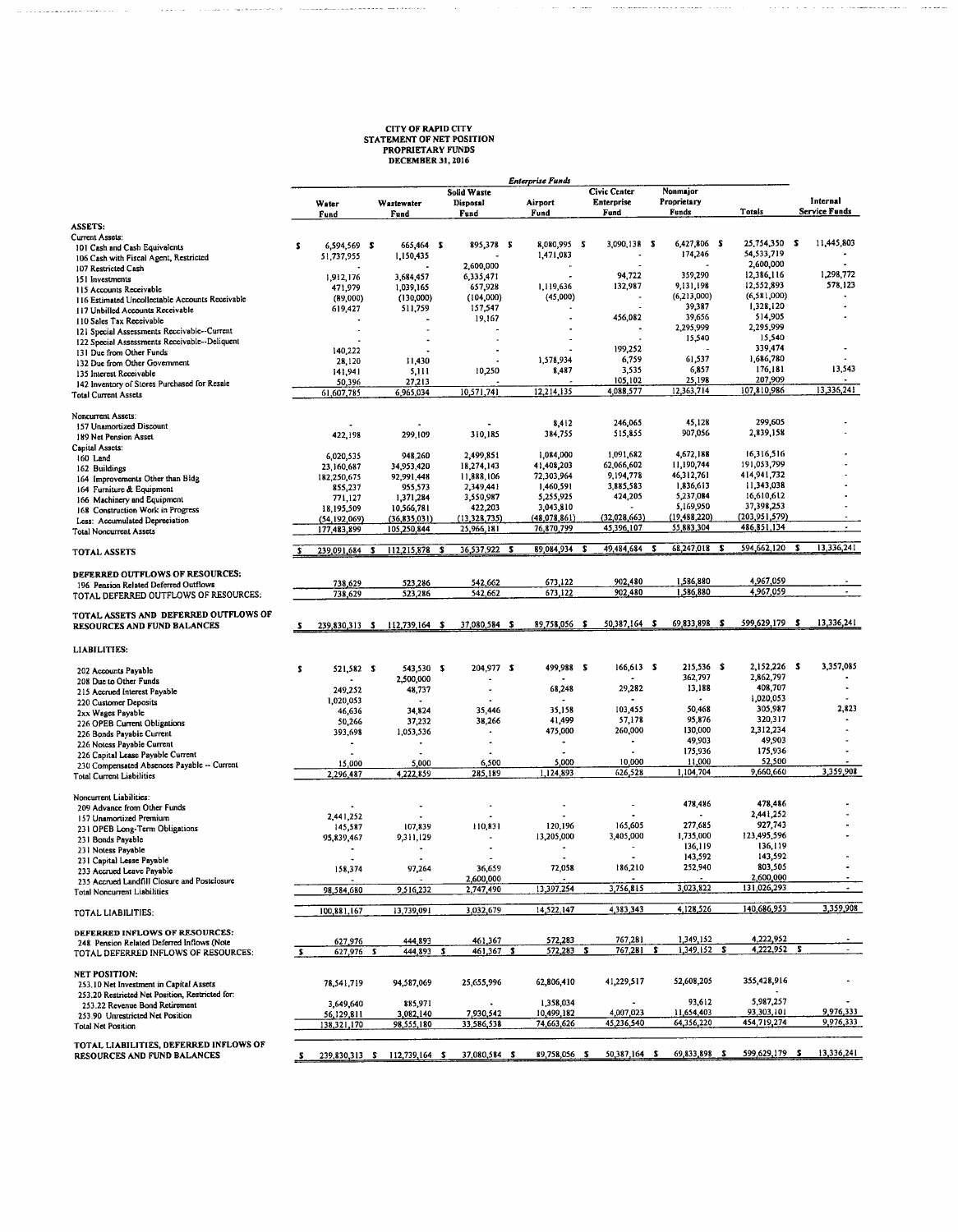### CITY OF RAPID CITY STATEMENT OF REVENUES, EXPENSES, AND CHANGES IN NET POSITION PROPRIETARY FUNDS FOR YEAR ENDED DECEMBER 31, 2016

 $\label{eq:1} \hat{Q}_{\mu\nu}^{\mu\nu}Q_{\mu\nu}^{\nu\lambda} = \hat{Q}_{\mu\nu}^{\mu\nu}Q_{\mu\nu}^{\nu\lambda}Q_{\mu\nu}^{\nu\lambda}Q_{\mu\nu}^{\nu\lambda}Q_{\nu}^{\nu\lambda}Q_{\nu}^{\nu\lambda}Q_{\nu}^{\nu\lambda}Q_{\nu}^{\nu\lambda}Q_{\nu}^{\nu\lambda}Q_{\nu}^{\nu\lambda}Q_{\nu}^{\nu\lambda}Q_{\nu}^{\nu\lambda}Q_{\nu}^{\nu\lambda}Q_{\nu}^{\nu\lambda}Q_{\nu}^{\nu\lambda}Q_{\nu}^{\$ 

and a company of the market show a man was also the market was also an analyzed and a company was a series of

|                                                                       |    | Water<br>Fund |   | Wastewater<br>Fund | <b>Solid Waste</b><br><b>Disposal</b><br>Fund |
|-----------------------------------------------------------------------|----|---------------|---|--------------------|-----------------------------------------------|
| <b>Operating Revenue:</b>                                             | -S | 16,557,126    | S | 10,884,021         | \$<br>6,633,996                               |
| 380 Charges for Goods and Services<br><b>Total Operating Revenues</b> |    | 16,557,126    |   | 10,884,021         | 6,633,996                                     |
| <b>Operating Expenses:</b>                                            |    |               |   |                    |                                               |
| 410 Personal Services                                                 |    | 2,463,271     |   | 1,882,988          | 1,755,867                                     |
| 420 Other Current Expense                                             |    | 11,711,359    |   | 10,971,573         | 4,549,677                                     |
| 426.2 Materials (Cost of Goods Sold)                                  |    | 322,746       |   | 77,047             |                                               |
| <b>Total Operating Expenses</b>                                       |    | 14,497,376    |   | 12,931,608         | 6,305,544                                     |
| Operating Income (Loss)                                               |    | 2,059,750     |   | (2,047,587)        | 328,452                                       |
| <b>Nonoperating Revenue (Expense):</b>                                |    |               |   |                    |                                               |
| 361 Investment Earnings                                               |    | 798,956       |   | 30,021             | 26,978                                        |
| 470 Interest Expense and Fiscal Charges                               |    | (4, 191, 053) |   | (346,997)          |                                               |
| 366 Gain (Loss) on Disposition of Capital Assets                      |    | 1,781         |   | 251                | 32                                            |
| 369.05 Other Taxes                                                    |    | 36,064        |   | 96,700             | 41                                            |
| Sales Tax<br>313                                                      |    | 17            |   |                    | 99,551                                        |
| 369<br>Other                                                          |    |               |   | 110,723            | 1,724                                         |
| Total Nonoperating Revenue (Expense)                                  |    | (3,354,235)   |   | (109, 302)         | 128,326                                       |
| Income (Loss) Before Capital Grants and Transfers                     |    | (1, 294, 485) |   | (2,156,889)        | 456,778                                       |
| Capital Grants<br>330                                                 |    | 41,725        |   |                    |                                               |
| Transfers In<br>391.01                                                |    | 3,319,511     |   | 3,657,550          |                                               |
| <b>Transfers Out</b><br>511                                           |    | (173, 374)    |   | (52, 963)          | (17, 878)                                     |
| Net Capital Grants, Contributions and Transfers                       |    | 3,187,862     |   | 3,604,587          | (17, 878)                                     |
| Change in Net Position                                                |    | 1,893,377     |   | 1,447,698          | 438,900                                       |
| Net Position - Beginning                                              |    | 136,427,793   |   | 97,107,482         | 33,147,638                                    |
| NET POSITION - ENDING                                                 |    | 138,321,170   |   | 98,555,180         | 33,586,538                                    |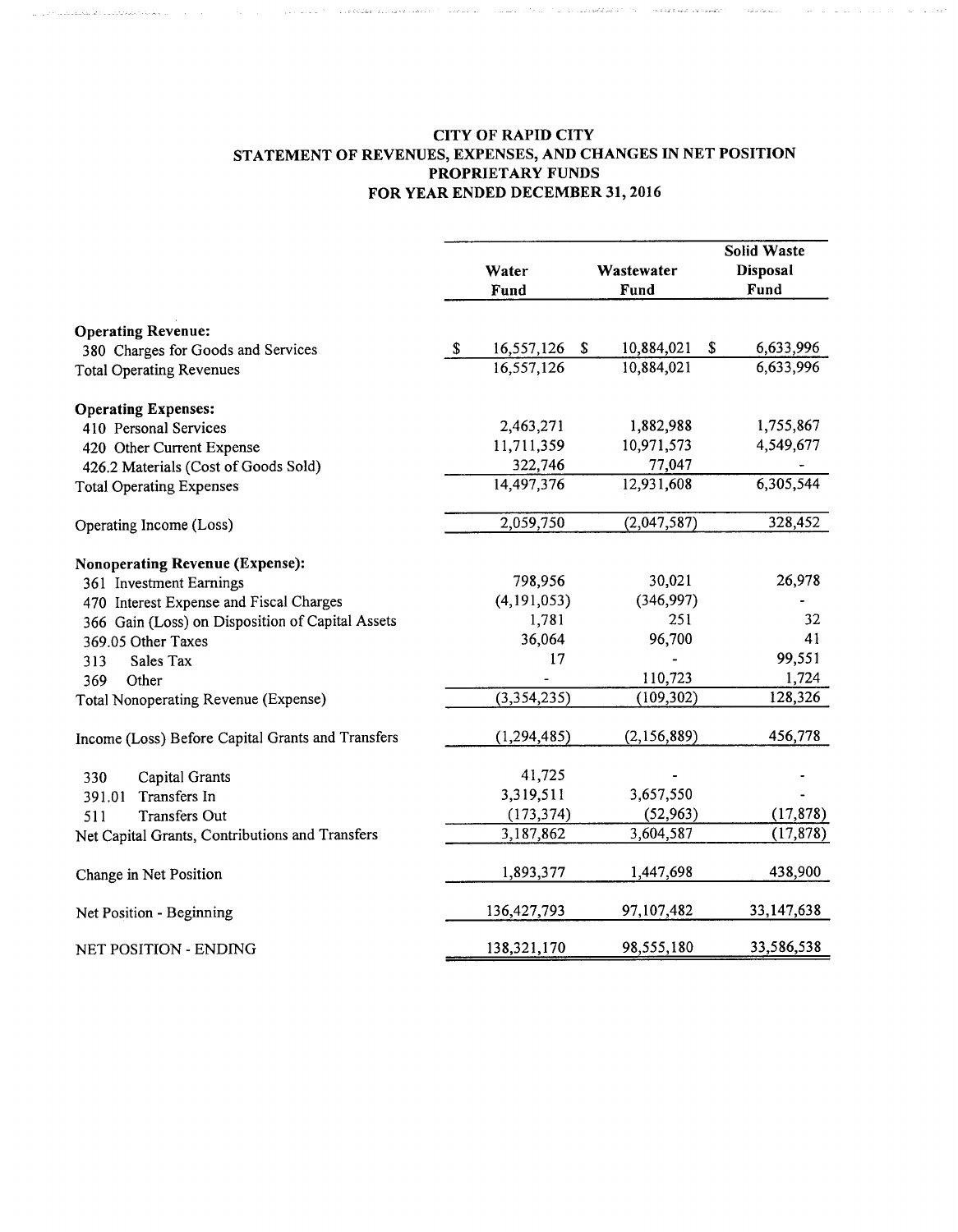| <b>Enterprise Funds</b> |                     |                        |               |                      |
|-------------------------|---------------------|------------------------|---------------|----------------------|
|                         | <b>Civic Center</b> | Nonmajor               |               |                      |
| Airport                 | Enterprise          | Proprietary            |               | Internal             |
| Fund                    | Fund                | Funds                  | <b>Totals</b> | <b>Service Funds</b> |
|                         |                     |                        |               |                      |
| \$<br>8,335,524         | 5,423,491<br>\$     | \$<br>11,670,650<br>\$ | 59,504,808    | 9,730,595<br>S       |
| 8,335,524               | 5,423,491           | 11,670,650             | 59,504,808    | 9,730,595            |
|                         |                     |                        |               |                      |
|                         |                     |                        |               |                      |
| 2,294,540               | 4,188,594           | 5,746,169              | 18,331,429    | 102,624              |
| 4,560,602               | 6,013,711           | 8,254,565              | 46,061,487    | 7,897,038            |
|                         | 857,281             | 27,090                 | 1,284,164     |                      |
| 6,855,142               | 11,059,586          | 14,027,824             | 65,677,080    | 7,999,662            |
|                         |                     |                        |               | 1,730,933            |
| 1,480,382               | (5,636,095)         | (2,357,174)            | (6,172,272)   |                      |
|                         |                     |                        |               |                      |
| 73,628                  | 39,601              | 58,302                 | 1,027,486     | 105,686              |
| (902, 845)              | (117, 490)          | (78, 655)              | (5,637,040)   |                      |
| 3,377                   | 3,244               |                        | 8,685         |                      |
| 151,135                 |                     |                        | 283,940       |                      |
| 6,276                   | 4,517,041           | 222,106                | 4,844,991     |                      |
| 115,000                 | 67,540              | 56,328                 | 351,315       |                      |
| (553, 429)              | 4,509,936           | 258,081                | 879,377       | 105,686              |
|                         |                     |                        |               |                      |
| 926,953                 | (1, 126, 159)       | (2,099,093)            | (5, 292, 895) | 1,836,619            |
|                         |                     |                        |               |                      |
| 2,667,371               |                     |                        | 2,709,096     |                      |
|                         | 1,320,000           | 75,000                 | 8,372,061     |                      |
|                         |                     |                        | (244, 215)    |                      |
| 2,667,371               | 1,320,000           | 75,000                 | 10,836,942    | $\blacksquare$       |
|                         |                     |                        |               | 1,836,619            |
| 3,594,324               | 193,841             | (2,024,093)            | 5,544,047     |                      |
|                         | 45,042,699          | 66,380,313             | 449,175,227   | 8,139,714            |
| 71,069,302              |                     |                        |               |                      |
| 74,663,626              | 45,236,540          | 64,356,220             | 454,719,274   | 9,976,333            |
|                         |                     |                        |               |                      |

 $\label{eq:2.1} \begin{split} \mathcal{L}_{\text{max}}(\mathbf{r}) = \mathcal{L}_{\text{max}}(\mathbf{r}) \mathcal{L}_{\text{max}}(\mathbf{r}) \,, \end{split}$ 

 $\mathcal{A}(\mathbf{u})$  , where  $\mathcal{A}(\mathbf{u})$  is a semi-norm

 $\gamma_{\mu\nu}$  s and a star in  $\alpha$ 

المصافحة فأعاني المستشفاع عطيت بالا

أواردا وأشامنا فالتنصار